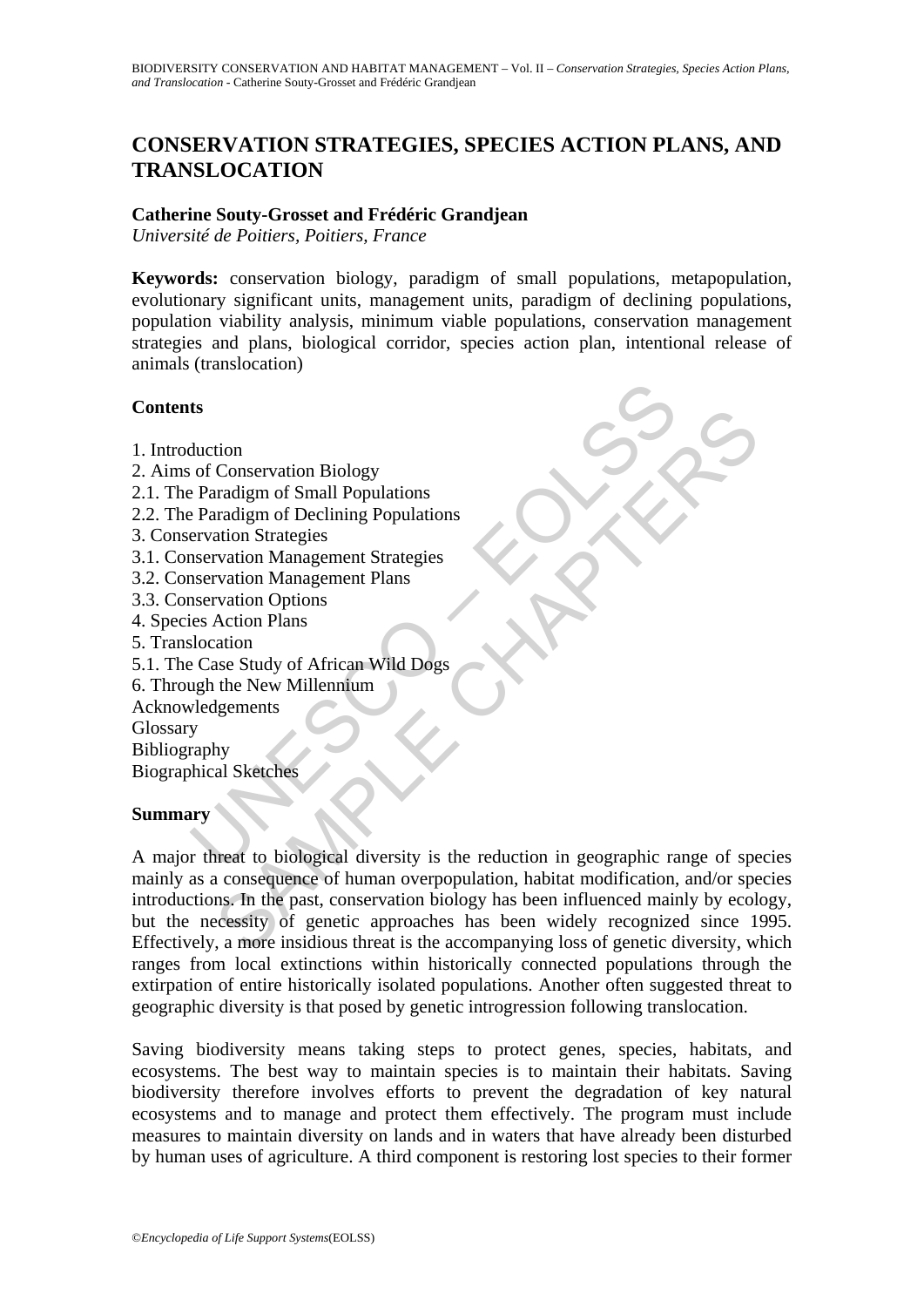habitats and preserving species in gene banks, zoos, and botanic gardens.

One of the best ways to ensure that the various institutions involved in conservation are in general agreement on priorities is to prepare a strategy that defines the basic problems and agrees to appropriate objectives. Strategies are turned into action through a more tactical process of planning specific activities to address the broad strategies; this often involves the preparation of an action plan. Such a strategy, dealing with all aspects of biodiversity, was prepared by a coalition of the World Resource Institute, the World Conservation Union (IUCN), and the United Nations Environment Program (UNEP), in close collaboration with the World Wildlife Fund, Conservation International, the World Bank, the Asian Development Bank, and other key governmental and nongovernmental institutions in both tropical and temperate nations.

## **1. Introduction**

The twentieth century has proven as significant for changes made by humans in the landscape—its soils, waters, atmosphere, climate, habitats, and wildlife—as for its technological advancements. The risks as we progress through the twenty-first century are not just with extinction or restriction of wildlife; there are serious economic ramifications associated with the continued loss of biological diversity. As species disappear, human capacity to maintain and enhance agricultural, forest, and rangeland productivity decreases. And with the degradation of ecosystems, the valuable services that natural and seminatural systems provide will be lost.

Essentially the problem involves the proliferation of human populations and associated land conversion which is powerfully changing the form and shape of the landscape.

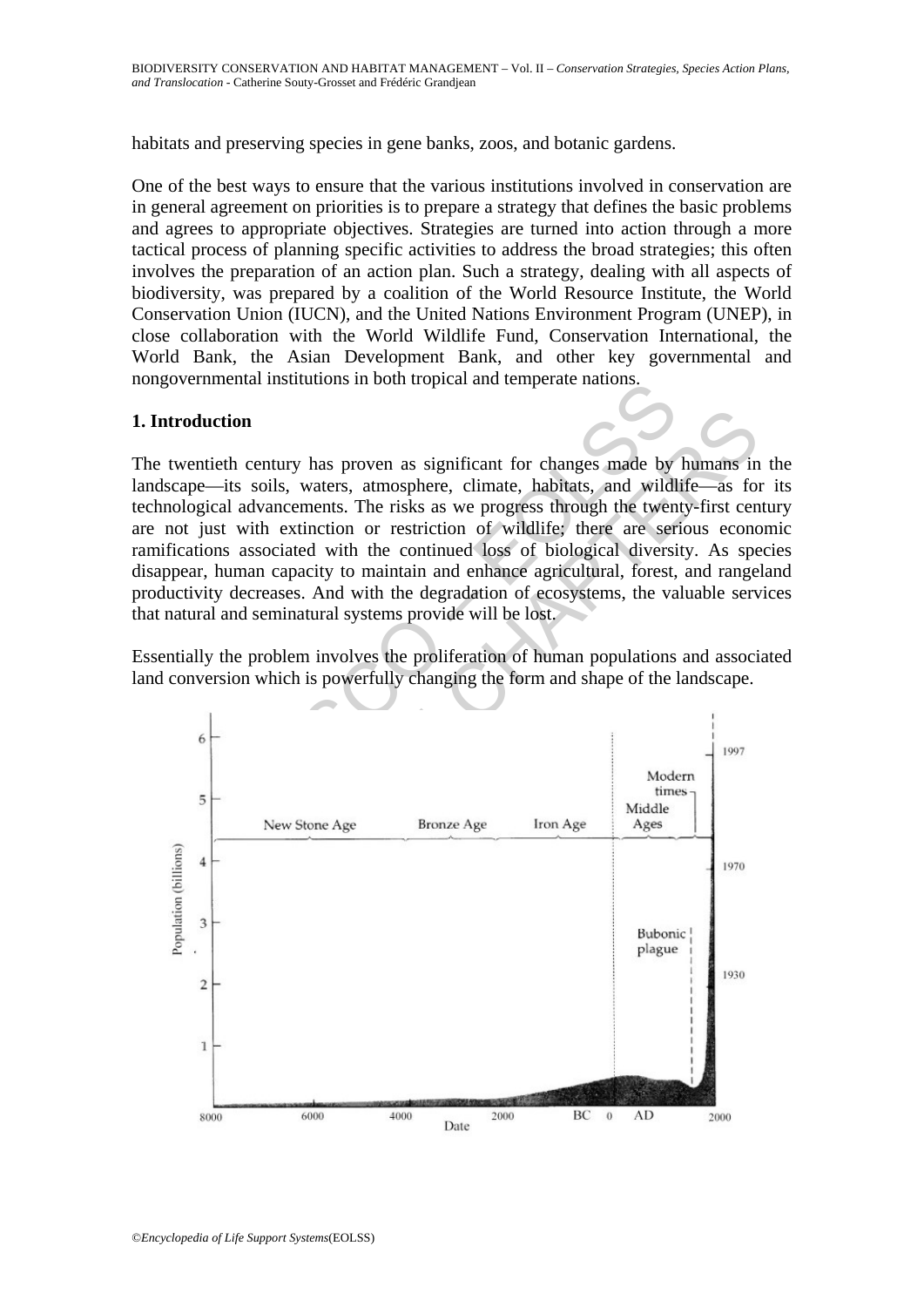## Figure 1. Evolution of worldwide human population

People now constitute a pressure on the global environment that is evident everywhere. There are no longer any unoccupied frontiers; every square centimeter of Earth's surface is affected by the activities of human beings. This results in insufficient habitat for many species or situations in which habitats are isolated in separate pieces too small or too unstable to sustain viable populations of species and thus biological diversity. The theory of biogeography reveals that species richness is a function of land area. All environmental variables being equal, the greater the area, the more species it supports.



Figure 2. Number of species as a function of area

Thus, as habitats are fragmented and isolated into small islands, they lose the capacity to support wildlife diversity. Humans have been involved and interact with fauna and flora for many thousand years. Thus it is often difficult to separate the human impact from the changes that have taken place due to more natural processes. However, over the last 200 years, and particularly over the last few decades, various new and intense pressures have been applied and many species have declined in range and numbers. Some of the more important pressures include industrial and domestic activities, acid deposition, land use (farming and forestry), industrial development (including roads), changes in the landscape (for example river obstruction, drainage, canalization, reservoirs), and introduction of nonnative species.

If we consider the example of freshwater fish, the main implied factors are the following.

**Pollution and human use**: The pollution of freshwaters is probably the single most significant factor that causes major declines in the populations of many fish species. Most pollution comes from domestic, agricultural, or industrial wastes, and can be totally toxic, killing all the fish species present, or selectively toxic, destroying a few sensitive species and altering the environment so that some species are favored and others not. At present, suitable water-quality criteria are available in relation to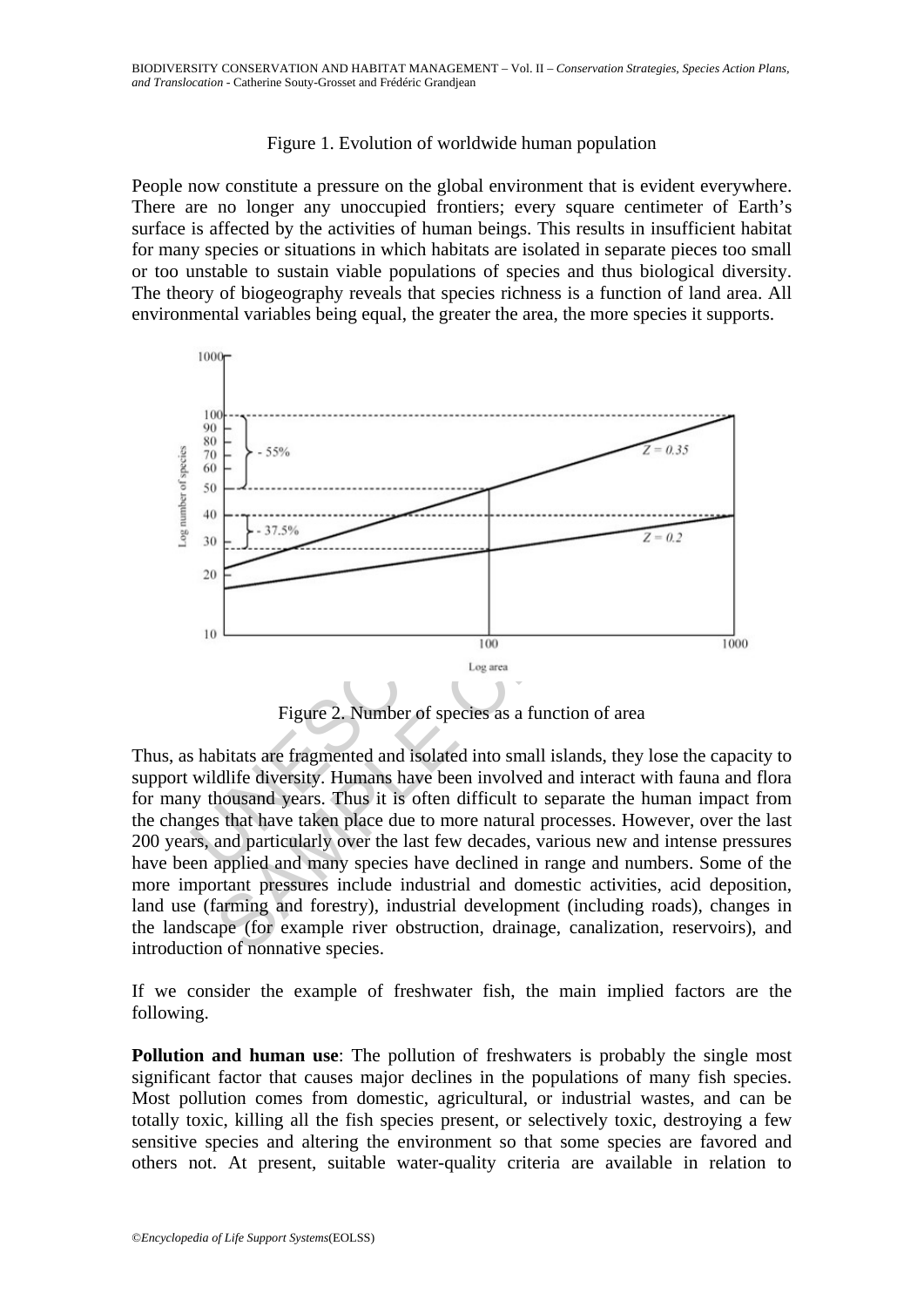freshwater species. However, heated effluents are also responsible for eutrophication, which is thought of as a mild form of pollution, and recent acidification from atmospheric pollution has shown that even waters far away from urbanization are not necessarily safe. The impacts of various forms of land use on many species are considerable. Land-drainage schemes can totally alter the hydrology of the adjacent river systems. The type of crop grown on the land can also have a major effect, especially with extensive monocultures. Forests of conifers have led to excessive water loss from catchments through evapotranspiration together with increased acidification of the water. Further, river and lake engineering have been responsible for the immediate elimination of species in freshwater systems all over the world.

**Habitat loss**: Engineering works can also completely destroy the habitat of freshwater species by dredging or siltation of rivers or lake beds. Rivers are repositories of enormous amounts of human waste, including toxic industrial chemicals, acid rain, agricultural slurries and herbicides, and domestic sewage.

To subset a may consider the model of the Biological Resource is lost of the Biological States, the map of the Biological Resource Division (Including to a sum ounts of human waste, including toxic industrial chemical surv abundant soft human waste, including toxic industrial chemicals, acid and surries and herbicides, and domestic sewage.<br> **Altation of species:** The impact of fisheries on the populations which a lead to the virtual extincti **Overexploitation of species**: The impact of fisheries on the populations which they exploit can lead to the virtual extinction of populations. Apart from physical and chemical habitat alterations created by humans, there are also various biological perturbations. The major perturbation is the introduction of alien (nonnative) species. If these species become established, they can alter the community structure radically and lead to the extinction of sensitive native species. The ways in which introduced species can interact with native species can be summarized as follows: the introduced species could (a) be rejected because there is no vacant niche or because predators eat out the population at an early stage; (b) either hybridize with very closely related stocks formerly adapted to the ecosystem, or eradicate or suppress a stock that is either an ecological homologue or an easily available prey; or (c) adapt to resources that are not fully exploited by native species and thus be able to survive as a member of the community. Many of these pressures are linked and the final combination often results in a complex and unpredictable situation.

Consequently, many species are endangered by different factors, such as loss of habitat. Habitat loss is probably the most important factor causing species declines worldwide. In the United States, the mission of the Biological Resource Division (BRD) of the US Geological Survey (USGS) is to provide the scientific understanding and technologies needed to support the sound management and conservation of national biological resources. The Endangered Species Act is a species-based protection mechanism which has evolved over time. The first endangered species legislation was the 1966 Endangered Species Preservation Act. This act established a list of animals that were endangered by extinction, but directed federal agencies to protect species only to the extent practical and consistent with the primary purposes of the agencies. The most significant part of this first act was to establish the National Wildlife Refuge System for the protection of those habitats on which endangered species depended. In 1969, Congress passed the endangered Species Conservation Act, which extended protection to invertebrates and extended the Lacey Act's prohibitions on commerce in fish, wildlife, and plants to cover interstate commerce in illegally taken reptiles, amphibians, and some invertebrates. This 1969 law called for international protection of endangered species and an international conference to develop conventions for conserving species.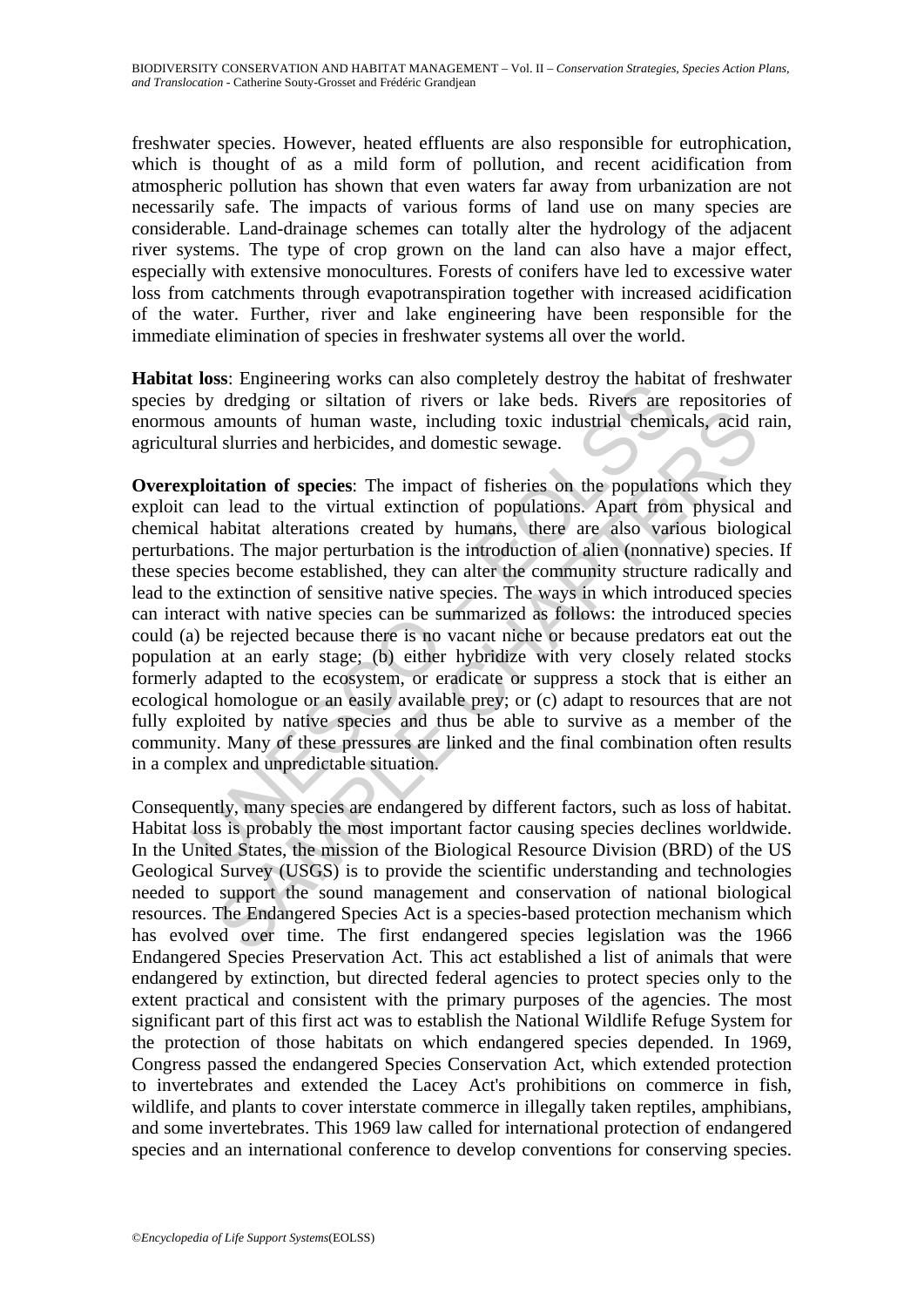The conference, finally held in 1973, resulted in the Convention in International Trade in Endangered Species of Wild Fauna and Flora (CITES). In 1973, the Endangered Species Act (ESA) was passed and is the only major US federal law that specifically seeks both to save all US wildlife from extinction and to preserve the ecosystems on which this wildlife depends. The US Fish and Wildlife Service (FWS; for terrestrial and freshwater species) and the National Marine Fisheries Service (NMFS; for anadromous and marine species) have the responsibility of implementing all aspects of the ESA; elaborating lists, developing recovery plans, and providing consultation to other federal agencies. In the fiscal year 1997, a budget of less than US\$89 million was designated to these agencies for implementing the ESA.

Is vuctor to unterstand the causes on landar loss. Various line<br>of for the objective assessment of the conservation status of pl<br>(for instance, by the Nature Conservation status of pl<br>(for instance, by the Nature Conservat Thus it is crucial to understand the causes of habitat loss. Various methods have been developed for the objective assessment of the conservation status of plant and animal species (for instance, by the Nature Conservancy Council). The major classification system used internationally for assessing the status of threat to species is that adopted by the International Union for the Conservation of Nature and Natural Resources. The Red Data Book categories, following, are used by the IUCN to indicate the degree of threat to individual species in their wild habitat.

**Extinct**: This category is used only for species which are no longer known to exist in the wild after repeated searches of appropriate localities and other known or likely places. As interpreted by the IUCN, this includes species which are extinct in the wild but surviving in captivity.

**Endangered**: This important category is defined as including taxa in danger of extinction whose survival is unlikely if current causal factors continue operating. It includes taxa whose numbers have been reduced to a critical level or whose habitats have been so drastically reduced that they are deemed to be in immediate danger of extinction. It may also cover species with populations so critically small that a breeding collapse due to the lack of genetic diversity becomes a possibility.

In the matter of habitat, or other environmental disturbance; that are not alternationally for assessing the status of threat to species is that adopted categories, following, are used by the IUCN to indicate the degree of **Vulnerable**: This group includes taxa believed likely to move into the endangered category in the near future if current causal factors continue operating. Included here are taxa of which most or all of the populations are decreasing because of overexploitation, extensive destruction of habitat, or other environmental disturbance; taxa with populations which have been seriously depleted and whose ultimate security is not yet assured; and taxa that are under threat from serious adverse factors throughout their range, despite abundant populations.

**Rare**: This group includes taxa with small populations which are not at present endangered or vulnerable but are at risk. These taxa are usually located within restricted geographical areas or habitats or are thinly scattered over a more extensive range.

**Indeterminate**: This includes taxa thought to be extinct, endangered, vulnerable, or rare, but where there is not enough information make a more specific classification. The primary function of this classification is to consider the status of each species over its entire range and not specifically in any one geographic region. Thus a species could be endangered or even extinct in one part of its range, but still not be under any significant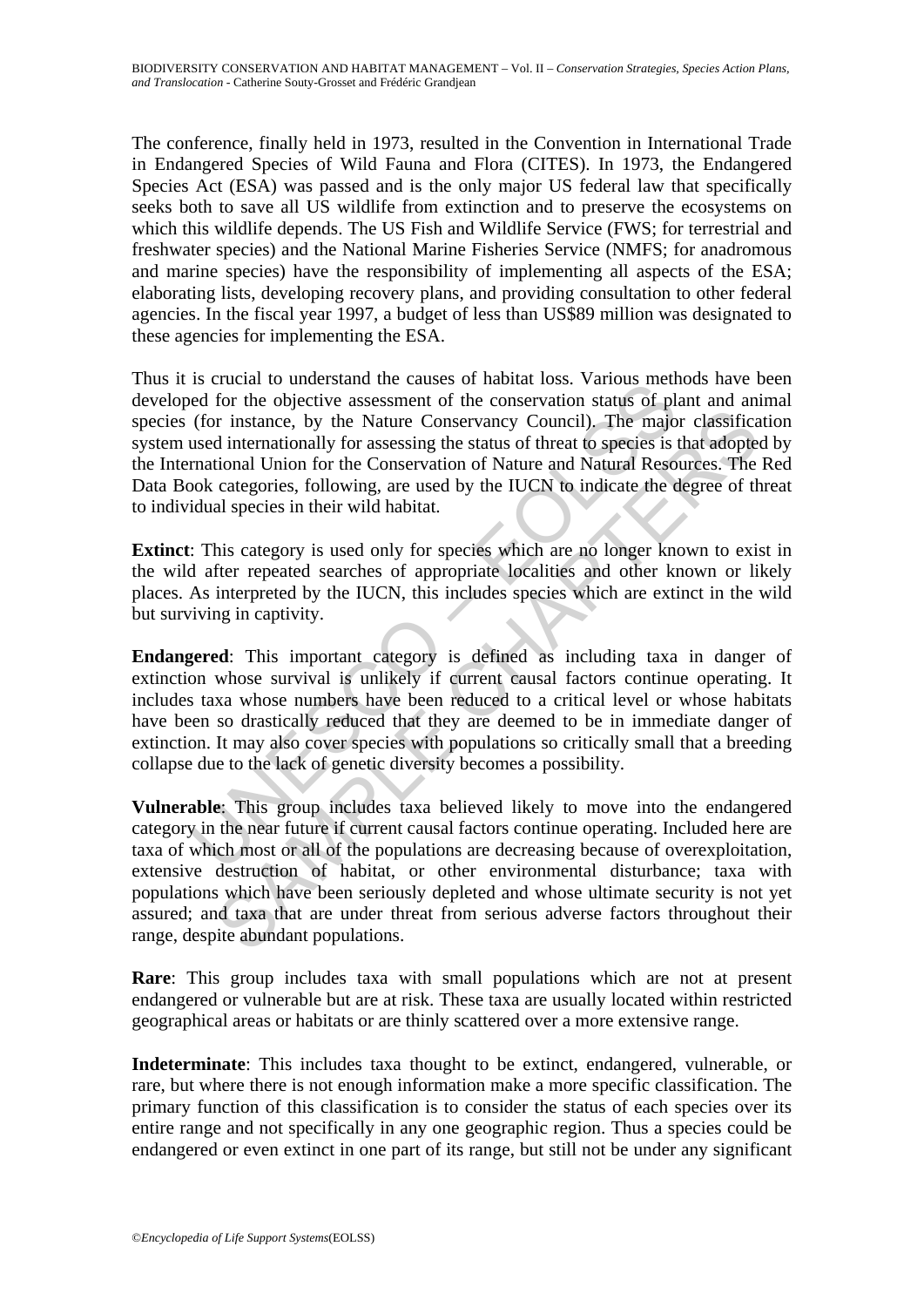threat as a whole. Normally, to be considered for conservation, the taxa concerned must be indigenous to the geographic area concerned. The species is likely to be more important if they are quite distinct taxonomically and are not members of a closely related species group.

## **2. Aims of Conservation Biology**

At present, a third of all known species have become extinct or being endangered. Many of them have small fragmented populations whose future is in doubt. For example, 20% of the world's freshwater fish species are extinct or threatened.

vation biology studies the causes for the decline in such populatio<br>ability, so that they can be managed in a way that will assure i.<br>This discipline was developed at the end of the 1970s in the<br>ationists became aware of t lity, so that they can be managed in a way that will assure their long-<br>his discipline was developed at the end of the 1970s in the United St<br>omiss became aware of the increasing extinction of species, of the concept<br>y, an Conservation biology studies the causes for the decline in such populations and assesses their viability, so that they can be managed in a way that will assure their long-term survival. This discipline was developed at the end of the 1970s in the United States. Conservationists became aware of the increasing extinction of species, of the concept of biodiversity, and of the problem of human overpopulation. A conference held in 1980, titled "Conservation Biology, an evolutionary–ecological perspective," is considered the beginning of conservation biology. The Society for Conservation Biology was founded in 1985. This is a multidisciplinary discipline involving not only zoology, botany, and ecology (these three are together considered the life sciences); but also geography, geology, and chemistry (together considered the physical sciences); as well as socioeconomics and law (together termed the social sciences). The discipline is based on theories based on the concepts of fragmented and isolated populations. Conservation biology generates theoretical models which can be applied to practical situations, assigns the same values to commercial and noncommercial species, includes nonbiological disciplines such as economics and the social sciences, and attempts to provide the bases needed for rational long-term management of ecosystems and their resources while maintaining the evolutionary processes.

Conservation biology is based on two fundamental paradigms summarized in the following two subsections.

## **2.1. The Paradigm of Small Populations**

Small populations are affected by their restricted size on their survival. This paradigm deals with the risk of extinction and applies to all species and is the subject of stochastic theories.

The dynamics of a small population and its rate of increase depend on both environmental fluctuations (which amplify the rate of population increase depending on frequency and intensity) and demographic fluctuations (which constantly vary in recruitment, mortality, etc.). The genetic diversity of these small populations may play a role in the chances of survival. The genetic variability is usually estimated from the mean heterozygosity (proportion of heterozygous genotypes). Heterozygosity varies greatly between taxonomic groups and depends on which genetic marker is used in evaluation. A reduction or loss of genetic variability is caused by two main factors which are both related to population size: (a) The founder effect: a small number of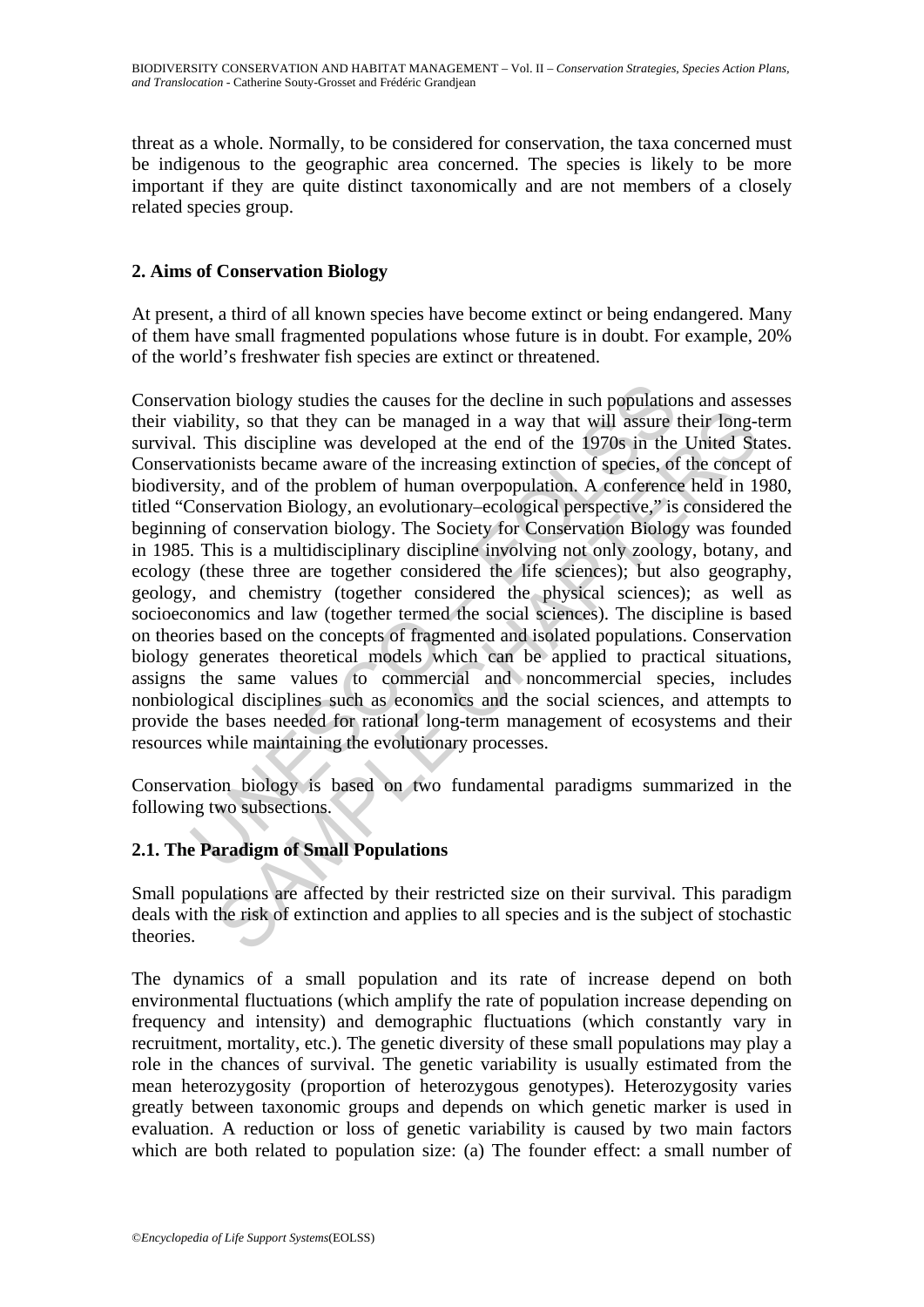individuals not representative of the parental population found a new population, or (b) the demographic bottleneck: exceptional high mortality leaves only a few individuals to continue the affected population.

The lack of genetic diversity is the result of the processes that initially endangered the species. The concept of metapopulation (literally, a "population of populations") is included in this paradigm and is very strongly related to habitat fragmentation. Some habitat changes result in the fragmentation ofpopulations, which then become a metapopulation. There are three types of metapopulation. (a) The model in which a series of local populations originating from source patches colonize other patches. Some local populations may disappear, but the entire metapopulation is resistant to extinction. (b) The model in which a large permanent central population is the source for the colonization of peripheral patches which then may disappear. (c) The source–sink model which is similar to (a), but where there are a few source populations but many sink populations, independent of patch size. There is therefore a random dispersion between patches in a metapopulation which is responsible of the mixing of individuals and therefore of exchanges of genetic information. The concept of permanent and temporary connectivity is essential for the mixing of individuals in a metapopulation.





In a metapopulation, source habitats (shaded) provide excess individuals which emigrate to sink habitats (nonshaded). The sink habitats could be larger than the source habitats, and may even have more animals, but because of lower habitat quality, subpopulations in sink habitats would go extinct without an influx of animals from the source habitats. Arrows indicate the direction of animal movements among patches of habitat. Source: Meffe G.K. and Carroll C.R. (1997). Genetics: conservation of biodiversity within species. *Principles of Conservation Biology, second edition* (ed. G.K. Meffe, C.R. Carroll, et al.), pp. 161–201. Sunderland, MA: Sinauer Associates.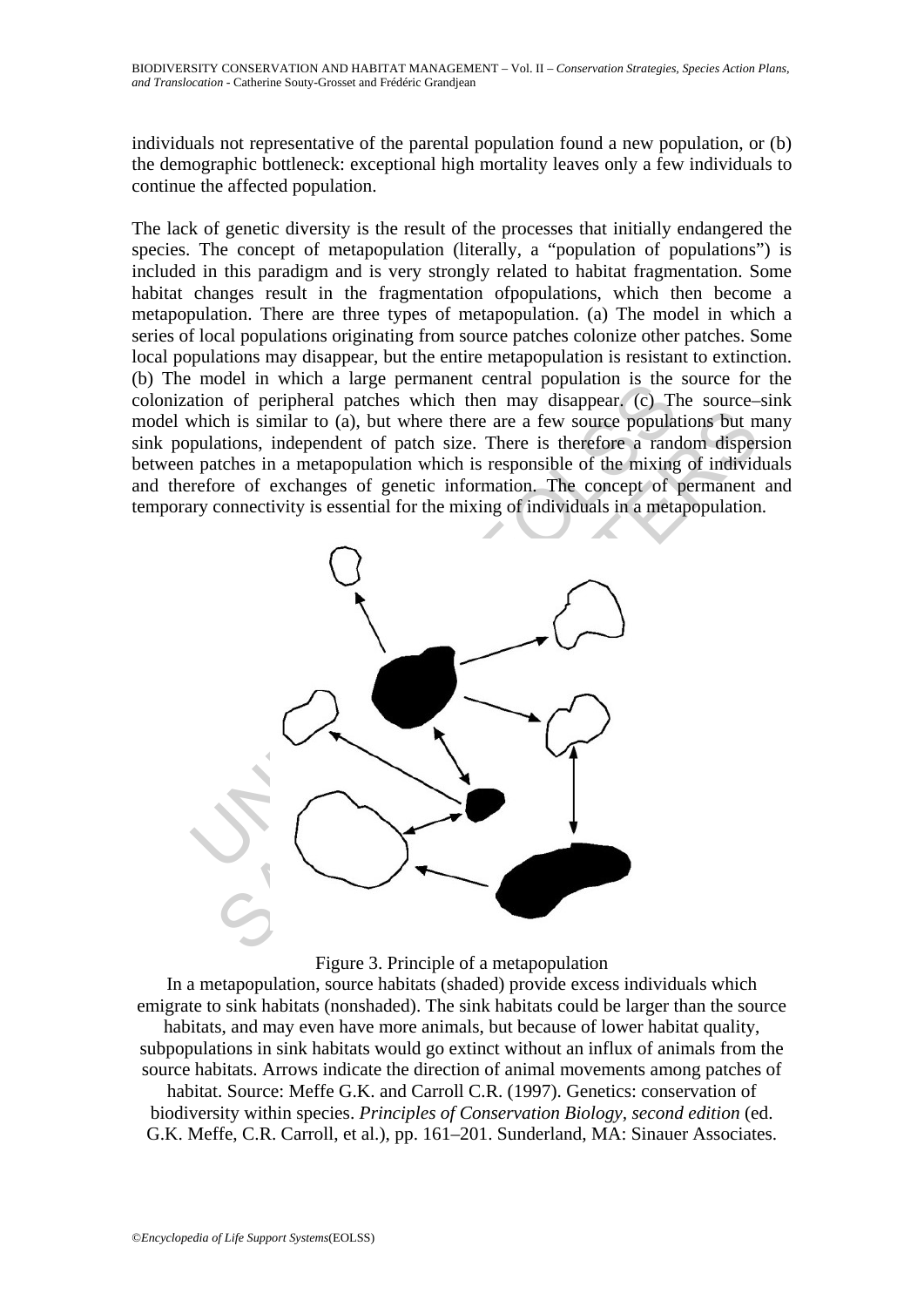Thus metapopulation theory has important implications for wildlife species that occur in patchy or fragmented habitats. The persistence of the metapopulation is dependent on the persistence of each subpopulation and the movement of individuals among subpopulations; in fragmented habitats, subpopulations become isolated from other subpopulations. Because the size and the quality of habitat fragments vary, some of these subpopulations will have a fecundity rate that is higher than the mortality rate. These habitats are called source habitats because they produce extra individuals that can disperse and colonize other habitats. Other subpopulations will have mortality rates that are higher than the fecundity rates. These habitats are called sink habitats, because the persistence of these subpopulations depends upon regular influx of individuals from the source subpopulations. Thus, the lower-quality sink habitats are drawing the individuals from source habitats, and perhaps the entire metapopulation. The metapopulation depends on the dynamics between the source and sink habitats. Population ecologists believe that most subpopulations will go extinct naturally within an interval of 100 to 1000 generations. A subpopulation that goes extinct and is later recolonized is said to "wink" on and off. As subpopulations become isolated and patches become smaller, the probability that the metapopulation will go extinct increases.

Because many species do depend on source and sink habitats, every protection and recovery plan for species should investigate the need to include (a) spatially distributed populations that are linked through migration and (b) special protection of the most stable, high-quality habitats.

oute inantas, and pentalys une entire metapopulation. The rest of the dynamics between the source and sink habitats. Populations will go extinct naturally within an intenerations. A subpopulations will go extinct naturally the most subpopulations will go extinct naturally within an interval of 10<br>throst subpopulations will go extinct naturally within an interval of 10<br>rations. A subpopulation that goes extinct and is later recolonized is sa According to US Endangered Species Act (ESA), listing a species as threatened or endangered is the first step in conferring legal protection. It is the conclusion to a decision-making process that draws heavily on ecological science, particularly in assessing the level of risk to a species and developing priorities for listing. Species are proposed for protection because they are thought to be in danger of extinction or at risk of becoming endangered with extinction. There is no scientific reason why listing, which is an administrative decision based on the available information, should require much time or agency resources.



Figure 4. Reasons that species are listed under the US Endangered Species Act Species can be added to the list of endangered or threatened species for five reasons: (1) current or threatened destruction of habitat; (2) overuse of the species for commercial,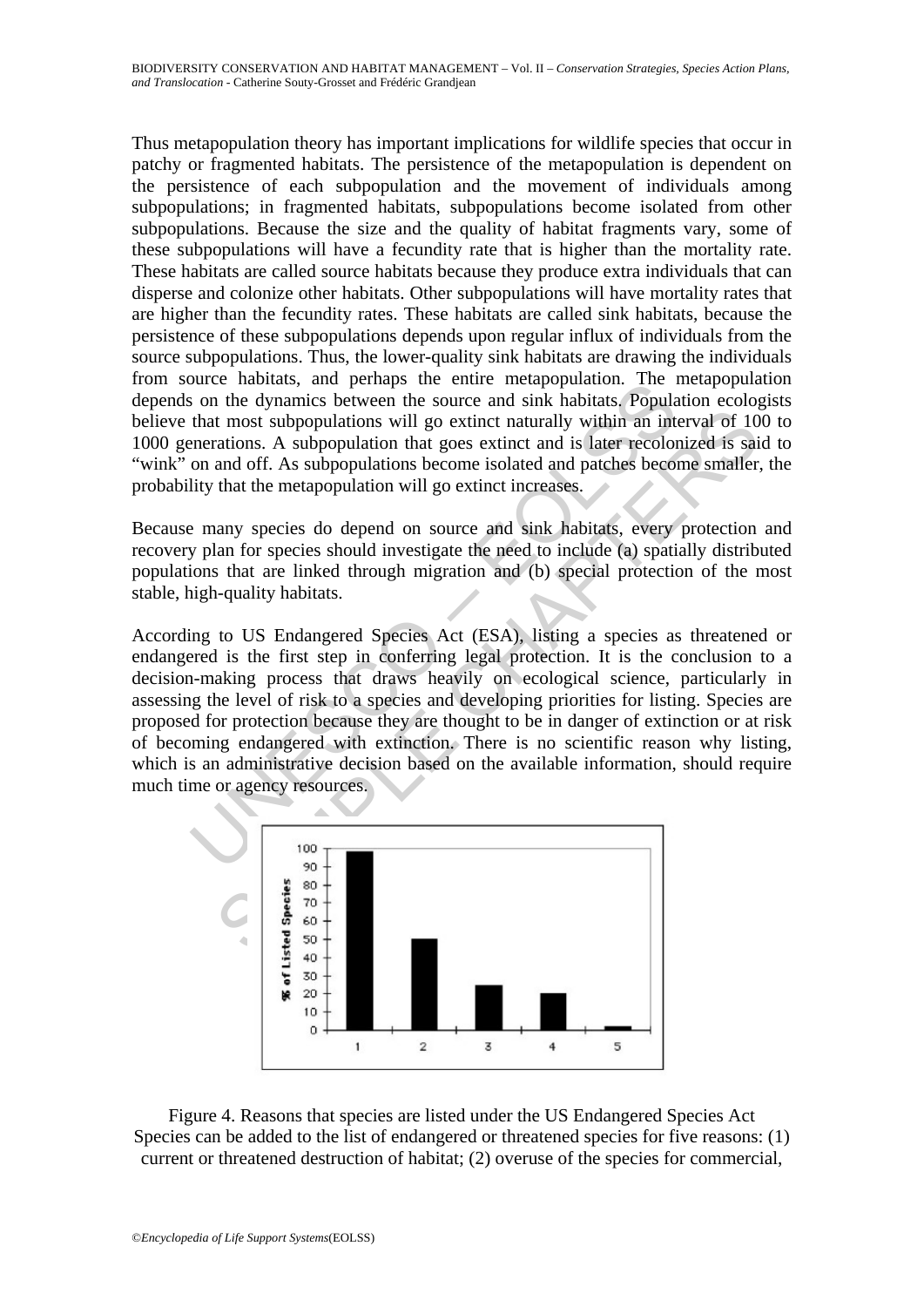## recreational, scientific or educational purposes; (3) disease or predation; (4) ineffective regulatory mechanisms; and (5) other natural or human factors affecting the species chances of survival.

From the raw intertial for diagramic rate and apple to changing the range decreases to the likelihood that a catastrophic congraphic range decreases the likelihood that a catastrophic congraphic set is enhanced by large po Sisease, or alien species introduction could wipe out an entire species.<br>
Sisease, or alien species introduction could wipe out an entire species.<br>
Sisease, or alien special charge traveluation size, extended geographical In the language of the Act, a "species" is taken to include any subspecies of fish or wildlife (including invertebrates such as insects, crustaceans, and mollusks) or plant (as well as fungi). The meaning of "species" is, therefore, somewhat imprecise, but the wording recognizes that a species is made up of an assemblage of individuals that collectively express genetic, morphological, and behavioral variation, and that this variation is the basis of evolutionary change and adaptation**.** The scientific justification for extending protection to distinct population segments of species is that genetic diversity provides the raw material for adaptation of a species to changing conditions. A wide geographic range decreases the likelihood that a catastrophic event such as wildfire, disease, or alien species introduction could wipe out an entire species. The capacity to respond to environmental change through ecological and evolutionary processes is enhanced by large population size, extended geographical distribution (including spatial structure among its populations), and intraspecific genetic diversity. Therefore, because loss of specific population segments can contribute to the decline of a population and increase the probability of its extinction, protection of population segments is biologically appropriate. The National Marine Fisheries Service has thus proposed the new concept of evolutionary significant units (ESUs; which is strongly related to the metapopulation concept, to population genetics, and to evolutionary processes and systematics). This concept appeared in the early 1980s in the United States when priorities had yet to be established, conservation units had yet to be defined, and management had yet to be undertaken for the Pacific salmon as part of a rehabilitation project under the provisions of the US Endangered Species Act. The definition of ESUs was the following: "A population or group of populations that is substantially reproductively isolated from other conspecific population units and represents an important component in the evolutionary legacy of the species." Both genetic and ecological diversity is taken into account in this definition.



Figure 5. Illustration of ESUs and MUs.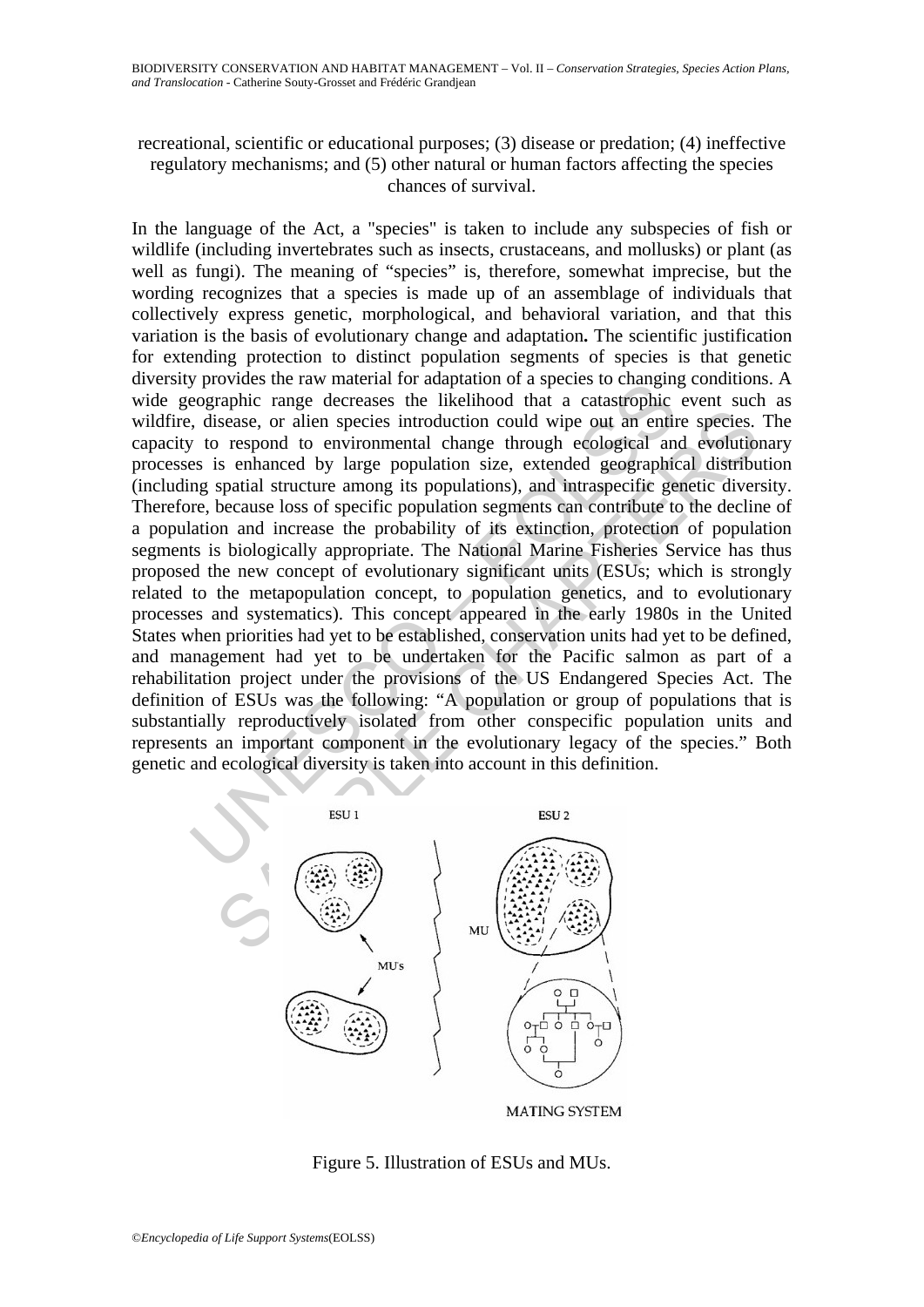It was redefined by applying exclusively genetic criteria; he suggested that there should be a distinction between two types of conservation unit: on one hand management units (MUs) representing sets of populations that are currently demographically independent and on the other hand evolutionary significant units (ESUs), which represent historically isolated sets of populations that together encompass the evolutionary diversity of a taxon. An ESU can include several different MUs, but a MU is not necessarily enough distinct to constitute an ESU. Finally, in 1998, Dodson et al. defined the operational conservation unit (OCU) as "the unit of conservation that results from the interplay between biological requirements and socioeconomic issues. The biological requirements are largely found within ESUs. The OCU reflects the ESU and its interaction with socioeconomic issues. In some cases, sufficient economic resources and desire may exist within society to preserve all ESUs and thus the ESUs become the OCUs. In most cases, however, the OCUs may be larger than individual ESUs, encompassing several ESUs into a single OCU."

Given the limited resources available for endangered species protection, assigning high priority to species that serve as protective "umbrellas" for other species makes good ecological sense.

mommer issues. In some cases, surrice to the BSUs becomes a<br>thin society to preserve all ESUs and thus the ESUs becomes the<br>towever, the OCUs may be larger than individual ESUs, encompre<br>however, the OCUs may be larger tha ever, the OCUs may be larger than individual ESUs, encompassing sev<br>ever, the OCUs may be larger than individual ESUs, encompassing sev<br>a single OCU."<br>Ilmited resources available for endangered species protection, assignin For example, the Florida scrub jay (*Aphelocoma coerulescens coerulescens*) is restricted to scrub oak habitats on the Florida peninsula. Many rare species of reptiles, insects, and plants inhabit, and are restricted to, those scrub habitats. Many of them benefit from the land that is managed for the protection of the jay. Similarly, many, but not all, the species requiring old-growth temperate rain forest will benefit if the habitat of the spotted owl is protected. The umbrella species approach must be used carefully because every acre of land or body of water will contain large numbers of species. Thus, virtually any organism could be considered an umbrella species at some scale. Moreover, an important fact about endangered species is that they rarely have exactly the same requirements. Therefore, even when a suitable umbrella species exists, the ecological needs of other community members must also be considered. The most useful umbrella species are ones whose habitats harbor numerous endemic, rare species. Thus, umbrella species should be given priority for listing, in proportion to the number of other endemic, rare species that co-occur with them.

The species must play an especially important role in the ecosystem in which it lives. It is why keystone species—an organism whose impact on its community or ecosystem is large, and disproportionately large relative to its abundance—merit special attention in the listing process.

On scientific grounds, the more evolutionarily distinct an organism is, the higher should be its priority for protection. All things being equal, therefore, saving the sole surviving member of a genus may have a higher priority than saving an imperiled species within a large genus that contains many other species. Similarly, protecting full species would normally be given a higher priority than protecting subspecies and populations.

## **2.2. The Paradigm of Declining Populations**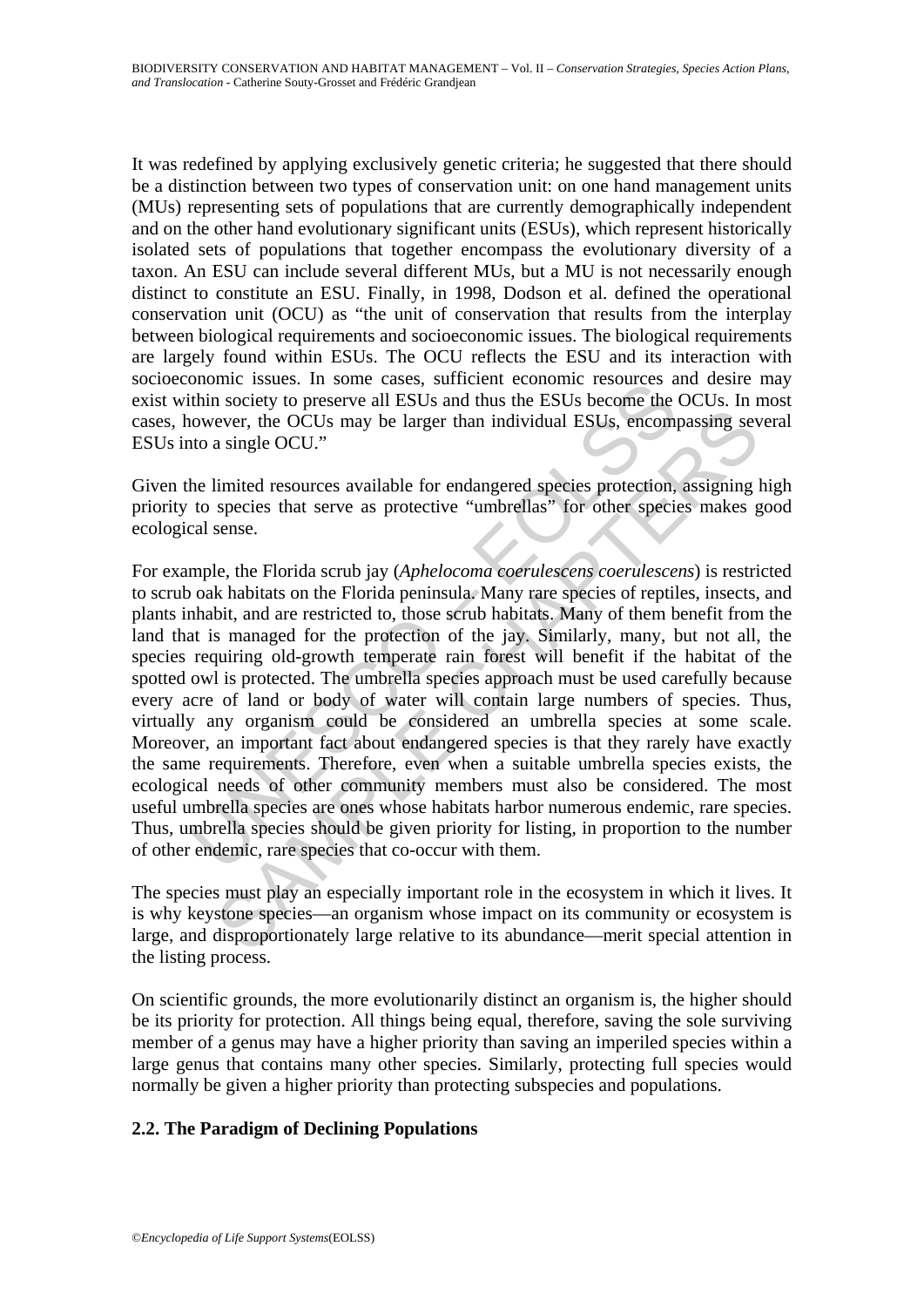The paradigm deals with the causes of restricted population size and with methods to remedy their restriction. This has no theoretical basis but is related to processes that lead to species extinction.

The paradigm aims at identifying the cause of the decline of well-sized populations. The three main causes for population declines are habitat destruction and fragmentation, exploitation (commercial exploitation, hunting, fishing), and the impact of introduced species, at least over short timescales, although at geological timescales, climatic changes and catastrophic natural events may be more important. The aim is first to list the factors contributing to the decline of a species by comparing areas where the species still occurs with those where it has disappeared.

e progress in computers and the development of user-friendly so<br>easing trend in conservation biology towards the use of comp<br>the future outcome of populations: the most widely known<br>7 analysis (PVA). For example, the immed ing trend in conservation biology towards the use of computer model<br>a future outcome of populations: the most widely known is populations<br>alusty (PVA). For example, the immediate consequence of listing a special<br>JS Endange With the progress in computers and the development of user-friendly software, there is an increasing trend in conservation biology towards the use of computer models to predict the future outcome of populations: the most widely known is population viability analysis (PVA). For example, the immediate consequence of listing a species under the US Endangered Species Act is to trigger a series of processes that can recover the species and enable it to be "delisted." Recovery is much more complex and difficult than listing, and the development of a recovery plan usually requires the generation of substantial new information in addition to the evaluation of existing information. Once a species is listed, a "critical habitat" is designed, because loss of habitat is the cause of endangerment of most species. Then, the scientific procedure used to estimate the probability of survival of a population for a specified period of time is known as population viability analysis, or PVA. Although there is no strict definition of what is or is not included, each PVA should include an analysis of the best available information on the focal species. Most PVA analyses combine data from field studies with simulation modeling of the possible impacts of various extinction factors. Species with low population densities and small geographic ranges (most endangered large vertebrates, for example) and small geographic ranges (many plants) require a PVA that includes analysis of the genetic and demographic factors affecting small populations. In practice a minimum viable population (MVP) is typically defined as one that has a 90% probability of persisting for 200 y**.** A PVA was performed for the Acorn Woodpecker (*Melanerpes formicivorus*), a nonendangered bird which lives in small, isolated populations in the oak woodlands of the western United States and Mexico. A simulation model showed that most of these populations would become extinct within 20 y if they were totally isolated from one another. However, with a small amount of migration among populations, the model indicated that most of the populations would last more than 1000 y. Historical records indicate that local populations of these woodpeckers have survived more than 70 y, suggesting that migration must be important in maintaining them. Population viability can seldom be assessed by focusing on a single patch of suitable habitat and the organisms living in it. Most organisms live in islands of suitable habitat, among which there is an exchange of individuals embedded in a larger landscape. Because the populations in the various patches are linked by the movement of dispersing individuals, the fates of the populations are interconnected. Studies of population viability of many organisms will therefore need to consider the importance of factors that link subpopulations.

The long-term survival of metapopulations can be strongly affected by the spatial and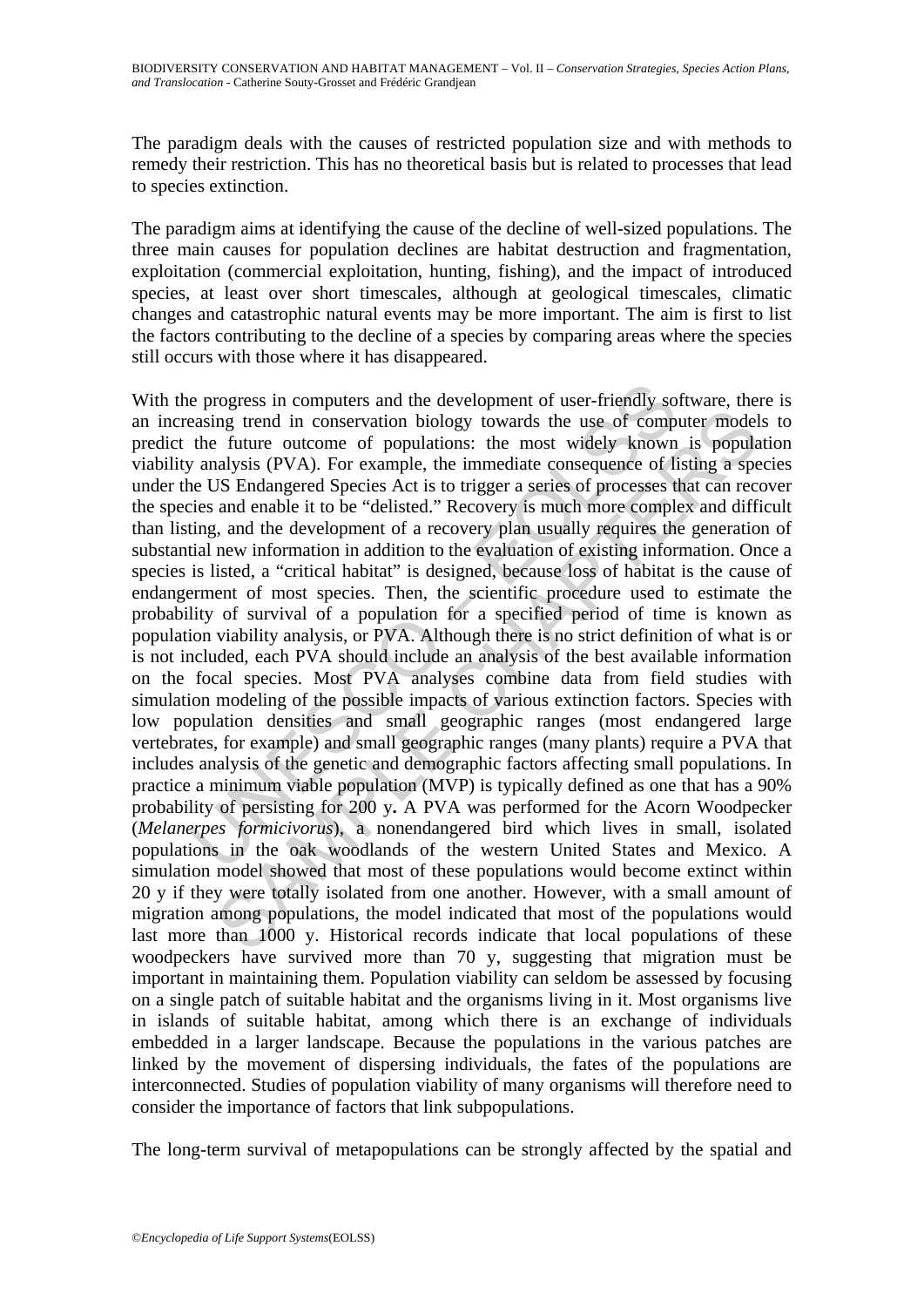Ions. Noncertess, because many spectes do depend on source am<br>order to matter and recovery plan for species should investigate the nee<br>order of the most stable, high-quality habitats. For some species,<br>habitat may need to istributed populations that are linked through migration, and (b) spot the most stable, high-quality habitats. For some species, the design<br>of the most stable, high-quality habitats. For some species, the design<br>inta may n temporal distribution of suitable and unsuitable habitat patches. Populations living in high-quality habitats (referred to as "source" habitats) have birth rates greater than death rates. The excess individuals may migrate into lower quality habitats ("sink" habitats) where birth rates are less than death rates. The viability of metapopulations depends on the existence of sufficient high-quality habitats, but a large fraction of the individuals may live in the suboptimal habitats. To determine the needs of the critical habitat of such species, identification of source and sink habitats is required, which may be difficult. Not every rare and endangered species is patchily distributed in a spatially structured habitat mosaic. Some species live in just a few continuous or in completely isolated habitats. Some species have a "core–satellite" structure in which one very large population (the core) determines the population dynamics in the small (satellite) populations. Nonetheless, because many species do depend on source and sink habitats, every protection and recovery plan for species should investigate the need to include (a) spatially distributed populations that are linked through migration, and (b) special protection of the most stable, high-quality habitats. For some species, the designated critical habitat may need to include more than habitat actually occupied by the species. This is especially true in cases where the quality of critical habitats is dependent on land use in the surrounding area. Although this is a general concern, the need for a larger scale of focus in the designation of critical habitats is most apparent for aquatic species. If the watershed that supplies river and lake ecosystems is degraded, the critical habitats needed by the endangered species may also be destroyed. The data available for most candidate species will not allow for a precise determination of MVP or critical habitats.

**Bibliography** 

- - -

Caughley G. (1994). Directions in conservation biology. *Journal of Animal Ecology* **63**, 215–244. [This article states the foundation of conservation biology in two fundamental paradigms.]

TO ACCESS ALL THE **38 PAGES** OF THIS CHAPTER, Click here

Dodson A.P., Gibson R.J., Cunjak R.A., Friedland K.D., Garcia de Leaniz C., Gross M.R., Newburym R., Power M.E., and Roy S. (1998). Elements in the development of conservation plans for Atlantic salmon (*Salmo salar*). *Canadian Journal of Fisheries and Aquatic Science* **55**, 312–323. [These authors created the Operational Conservation Unit (OCU), defined as the unit of conservation that results from the interplay between biological requirements and socioeconomic issues.]

Erwin T.L. (1991). An evolutionary basis for conservation strategies. *Science* **253**, 750–752. [This paper presents the goal of conservation strategy as the protection of future maximum biodiversity as well as preservation of contemporary species of human interest.]

Griffith B., Scott J.M., Carpenter J.W., and Redd C. (1989). Translocation as a species conservation tool: status and strategy. *Science* **245**, 477–480. [This paper describes disease transmission during translocation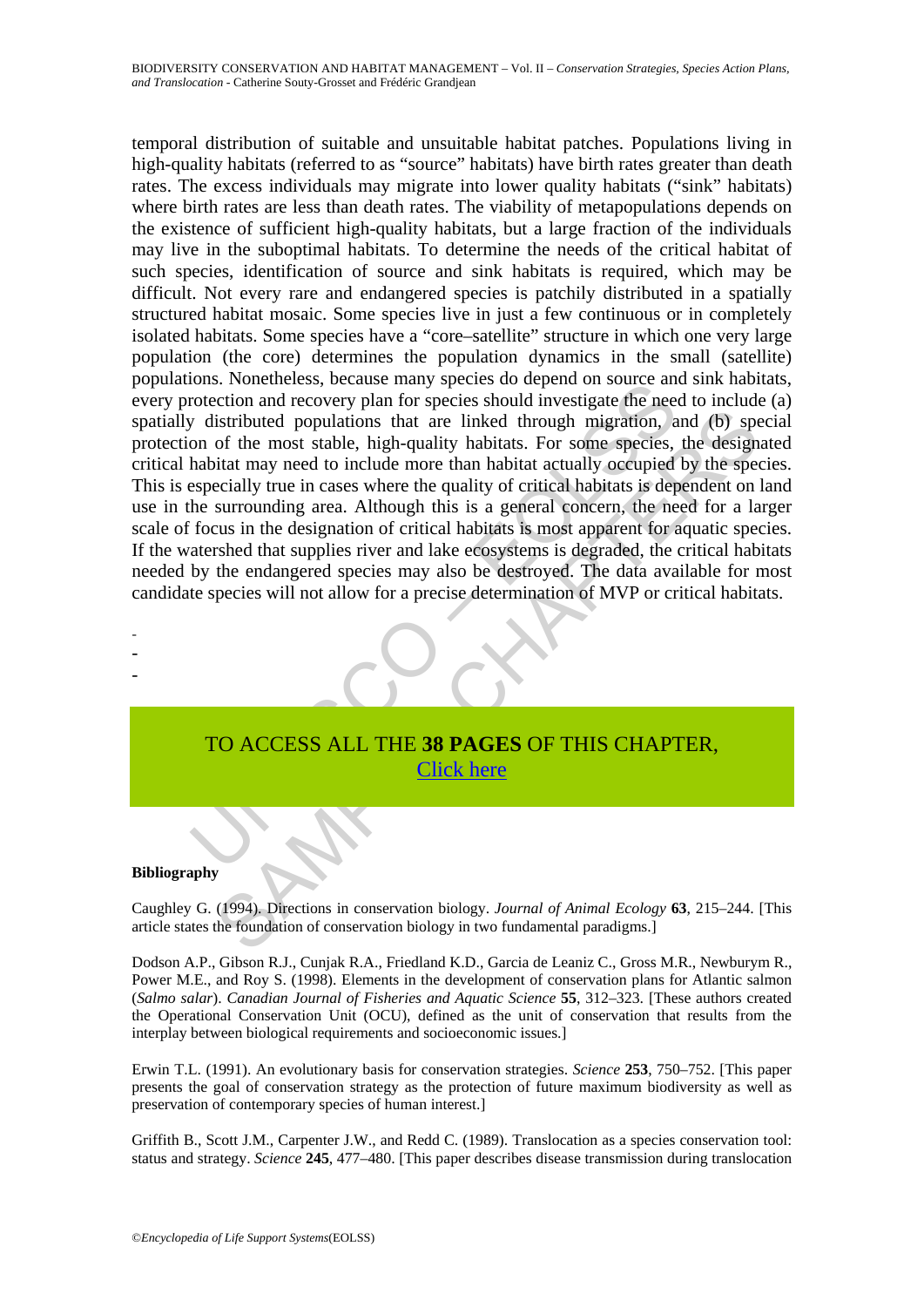events.]

Groombridge B. (1992). *Global Diversity: Status of the Earth's Living Resources*. London: Chapman and Hall. [This book gives an exhaustive IUCN red list of endangered species.]

Harwood J. (2000). Risk assessment and decision analysis in conservation. *Biological Conservation* **95**, 219–226. [This paper explains how a formal approach to risk assessment and management could help to combine the two paradigms of conservation biology.]

Meffe G.K. and Carroll C.R. (1997). Genetics: conservation of biodiversity within species. *Principles of Conservation Biology, second edition* (ed. G.K. Meffe, C.R. Carroll, et al.), pp. 161–201. Sunderland, MA: Sinauer Associates. [This book describes how both systematic and ecological views have philosophical roots that extend back through human history.]

Moritz C. (1994). Defining "evolutionary significant units" for conservation. *Trends in Ecology and Evolution* **9**, 373–375. [This paper gives new definitions of two types of conservation units: evolutionary significant units (ESUs) and management units (MUs).]

Prendergast J.R., Quinn R.M., Lawton J.H., Eversham B.C., and Gibbons D.W. (1993). Rare species, the coincidence of diversity hotspots and conservation strategies. *Nature* **365**, 335–337. [This article presents the importance of hotspots for defining some conservation strategies.]

Soulé M.E. (1986). *Conservation Biology: the Science of Scarcity and Diversity*. Sunderland, MA: Sinauer Associates. [This book presents the novel fundamental rules of conservation biology.]

Soule M.E. and Wilcox B.A., ed. (1980). Conservation Biology. An evolutionary-ecological perspective, 395 p. Sunderland: Sinauer Associates, Inc. [This book is considered to be the birth of conservation biology.]

Waples R.S. (1998). Evolutionary significant units, distinct population segments and the Endangered Species Act. *Conservation Biology* **12**, 718–721. [This paper introduces the new concept of evolutionary significant units (ESUs).]

C. (1994). Defining "evolutionary significant units" for conservation, *Trend.* 9, 373–375. [This paper gives new definitions of two types of conservation tunits (ESUs) and management units (MUs).]<br>
and I.R., Quinn R.M., World Conservation Union (formerly International Union for Conservation of Nature and Natural Resources; IUCN) (1987). *Position, Statement on the Translocation of Living Organisms*: *Introductions, Re-introductions, and Restocking*. Gland, Switzerland: IUCN Council. [This presents the guidelines intended to act as a guide for procedures on the basis of the different types of translocations.]

#### **Biographical Sketches**

3/3-3/3). [This paper gives new delimitions of two types of conservation units: evolutions (Its paper gives new delimitions of two types of conservation units: evolutions (I.R., Quinn R.M., Lawton J.H., Eversham B.C., and **Catherine Souty-Grosset** was born in La Rochelle (France) on 23 January, 1954. She has been a research scientist in CNRS (Centre National de la Recherche Scientifique) since October 1980, working in a joint research laboratory named UMR CNRS 6556 "Génétique et Biologie des Populations de Crustacés" (University of Poitiers) as the coordinator of Population Genetics Research. She received her PhD degree from the University of Poitiers in 1978 and obtained State Doctor es Sciences in 1984 (vitellogenesis in terrestrial and marine isopods); she obtained HDR (empowered to supervise research) in 1985. From 1984 to 1992, research was devoted to ecophysiology in terrestrial and marine isopods. Since 1992, her scientific interest has been directed to population genetics of isopods, penaeids, and conservation genetics of a native European crayfish. She coordinates all projects on conservation biology of *Austropotamobius pallipes* that are financed by Higher Fisheries Council, Ministry of Environment, CNRS (Centre national de le recherche Scientifique)/MAE (Ministère des affaires étrangères)/Enterprise Ireland. In 1993, she organized the lab session on Cell Signalling in the Erasmus Winterschool (Aahrus, Leiden, Poitiers, Würzburg) on mitochondrial genomes and evolutionary biology. She was coordinator and editorial committee member of three special issues devoted to native European crayfish in BFPP (Bulletin Français de la Pêche et de la Pisciculture; translated, "knowledge and management of aquatic systems"). She wrote a book review for the American Zoologist on the biology of terrestrial isopods (1996) and wrote a chapter "vitellogenin synthesis in marine invertebrates" in *Marine Biotechnology* (1997: ed. M. Fingerman, Tulane University, Louisiana). She is the author of more than seventy papers